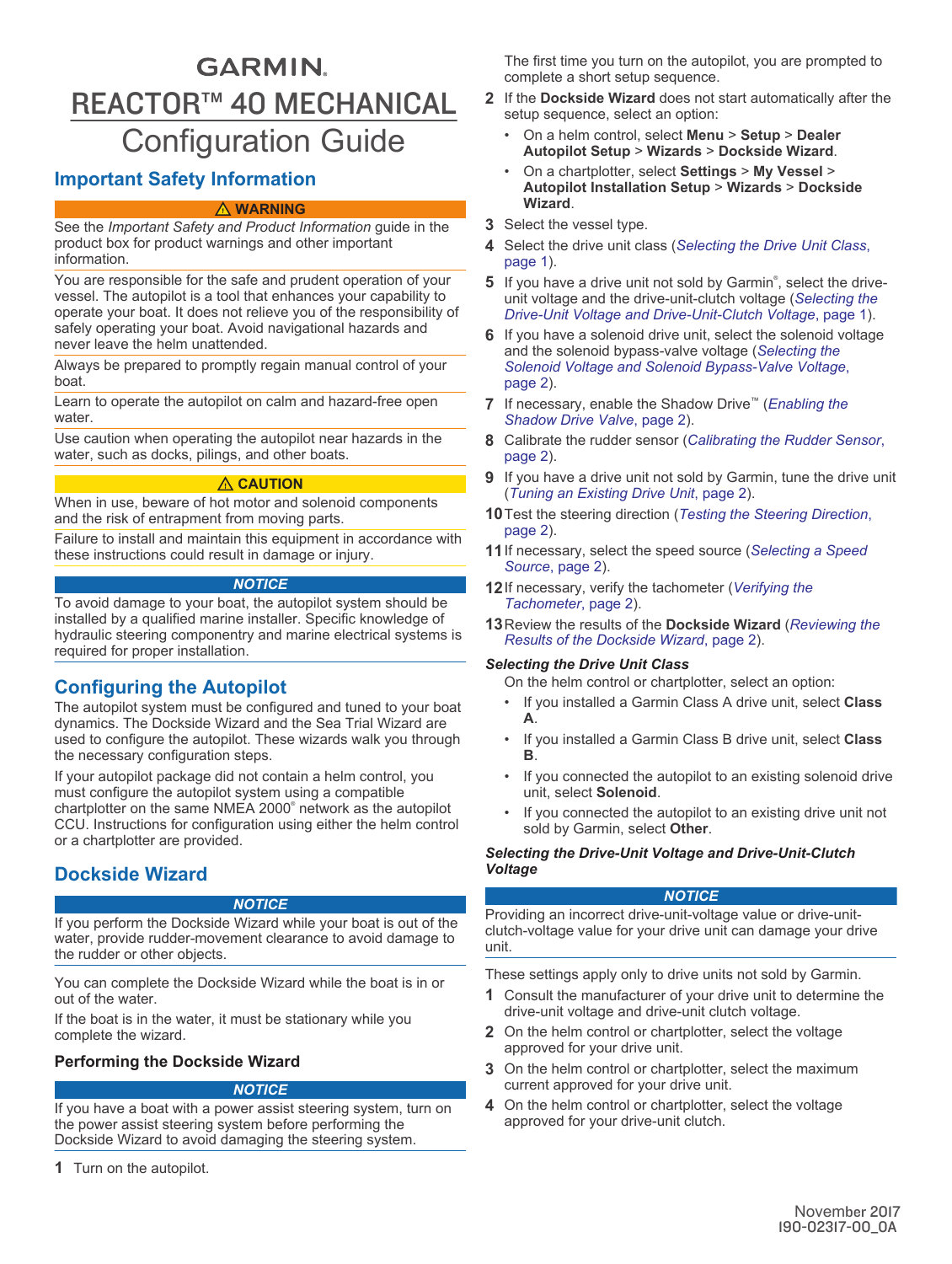#### <span id="page-1-0"></span>*Selecting the Solenoid Voltage and Solenoid Bypass-Valve Voltage*

#### *NOTICE*

Providing an incorrect solenoid-voltage value or solenoidbypass-valve-voltage value for your drive unit can damage your drive unit.

These settings apply only to solenoid-type drive units.

- **1** Consult the manufacturer of your solenoid drive unit to determine the solenoid voltage and the solenoid bypassvalve voltage.
- **2** On the helm control or chartplotter, select the voltage approved for your solenoid drive unit.
- **3** On the helm control or chartplotter, select the bypass-valve voltage approved for your solenoid drive unit.

## *Calibrating the Rudder Sensor*

**NOTE:** If an error appears during these steps, the rudder feedback sensor may have reached its limit. If this happens, the rudder feedback sensor may not have been installed correctly. If the problem persists, you can continue with calibration by moving the rudder to the farthest position that does not report an error.

- **1** Position the rudder so that the boat would steer fully starboard, and select **OK**.
- **2** After the starboard calibration is complete, position the rudder so that the boat would steer fully port, and select **OK**.
- **3** After the port calibration is complete, center the rudder position, let go, and select **Begin**.

The autopilot takes control of the rudder.

- **4** Without touching the rudder, helm control, or chartplotter, allow the autopilot to calibrate the rudder.
- **5** Select an option:
	- If the calibration did not complete successfully, repeat steps 1 through 4.
	- If the calibration completed successfully, select **OK**.

## *Enabling the Shadow Drive Valve*

If you installed the autopilot on a boat with a hydraulic steering system, you can install a Garmin Shadow Drive valve (sold separately).

On the helm control or chartplotter, select an option:

- Select **No** if you did not install a Shadow Drive valve.
- Select Yes if you installed a Shadow Drive valve.

## *Tuning an Existing Drive Unit*

**NOTE:** This process does not apply to solenoid drive units.

If you connected the autopilot to a drive unit not sold by Garmin, you must tune the drive unit for use with the autopilot system.

- **1** Center the rudder position and let go of the helm.
- **2** Select an option:
	- On a helm control, select **Continue**.
	- On a chartplotter, select **Begin**.

The autopilot takes control of the rudder as it tunes the drive unit. A message appears on the helm control or chartplotter when the tuning is complete.

- **3** After the tuning is complete, select an option:
	- If the tuning completes successfully, select **Done**.
	- If the tuning is not successful, repeat steps 1 through 3.

## *Testing the Steering Direction*

1 While sitting still or moving at a low rate of speed, select ← and  $\rightarrow$ .

When you select  $\leftarrow$ , the rudder must turn the boat to the left. When you select  $\blacktriangleright$ , the rudder must turn the boat to the right.

# **2** Select **Continue**.

- **3** Select an option:
	- If the steering test turns the boat in the correct direction, on a helm control, select **Yes**.
	- If the steering test turns the boat in the correct direction, on a chartplotter, select **Next**.
	- If the steering test turns the boat in the opposite direction. on a helm control, select **No**, and repeat steps 1 though 3.
	- If the steering test turns the boat in the opposite direction, on a chartplotter, select **Switch Direction**, and repeat steps 1 though 3.

## *Selecting a Speed Source*

Select an option:

- If you connected one or more NMEA 2000 compatible engines to the NMEA 2000 network, select **Tachometer - NMEA 2000**.
- If a NMEA 2000 tachometer data source is not available from one or more engines, or if it is unusable, select **GPS** as a speed source.

**NOTE:** Garmin recommends using an external GPS antenna mounted with a clear view of the sky to provide reliable and accurate GPS speed information.

• If you did not connect a NMEA 2000 engine or GPS device as a speed source, select **None**.

**NOTE:** If the autopilot does not perform well using **None** as the speed source, Garmin recommends connecting a tachometer through the NMEA 2000 network or using an external GPS antenna as the speed source.

## *Verifying the Tachometer*

This procedure does not appear when GPS or None is selected as the speed source.

With the engine (or engines) running, compare the RPM readings on the helm control with the tachometer (or tachometers) on the dashboard of your boat.

If the RPM numbers do not align, there may be a problem with the NMEA 2000 speed source or connection.

## *Reviewing the Results of the Dockside Wizard*

The values you chose when you ran the Dockside Wizard are displayed.

- **1** Examine the results of the **Dockside Wizard**.
- **2** Select any incorrect value.
- **3** Correct the value.
- **4** Repeat steps 2 and 3 for all incorrect values.
- **5** When you are finished reviewing the values, select **Done**.

# **Sea Trial Wizard**

The Sea Trial Wizard configures the fundamental sensors on the autopilot, and it is extremely important to complete the wizard in conditions appropriate for your boat.

## **Important Sea Trial Wizard Considerations**

The Sea Trial Wizard must be completed in calm water. Because the nature of calm water is relative to the size and shape of the boat, before you begin the Sea Trial Wizard, the boat must be in an appropriate location.

- The boat must not rock while sitting still or moving very slowly.
- The boat must not be significantly affected by the wind.

While completing the Sea Trial Wizard, observe these considerations.

• Weight on the boat must remain balanced. While completing any of the steps in the Sea Trial Wizard, do not move around on the boat.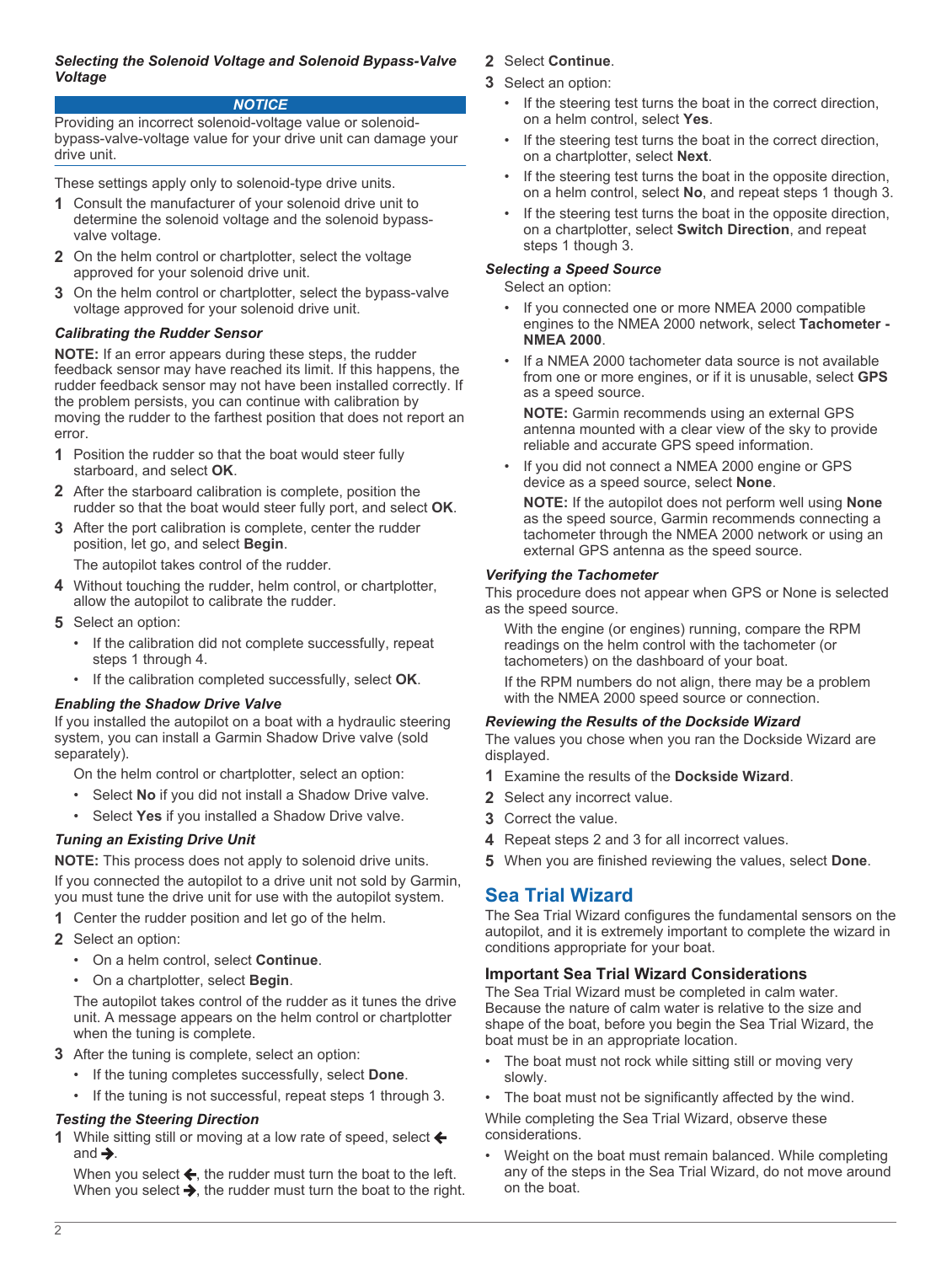- <span id="page-2-0"></span>• On sailboats, the sails must be lowered.
- On sailboats, the motor must remain in a position that drives the boat in a straight direction.

# **Performing the Sea Trial Wizard**

- **1** Drive your boat to an open area of calm water.
- **2** Select an option:
	- On a helm control, select **Menu** > **Setup** > **Dealer Autopilot Setup** > **Wizards** > **Sea Trial Wizard**.
	- On a chartplotter, select **Settings** > **My Vessel** > **Autopilot Installation Setup** > **Wizards** > **Sea Trial Wizard** > **Begin**.
- **3** Select an option:
	- On a planing-hull power boat with the speed source set to **Tachometer - NMEA 2000**, configure the planing RPM.
	- On a planing-hull power boat with the speed source set to **GPS**, configure the planing speed.
	- On a power boat with the speed source set to **Tachometer - NMEA 2000** or **GPS**, configure the high RPM limit.
	- On a power boat with the speed source set to **GPS**, configure the maximum speed.
- **4** Calibrate the compass (*Calibrating the Compass*, page 3).
- **5** Perform the **Autotune** procedure (*Performing the Autotune Procedure*, page 3).
- **6** Set north (*Setting North*, page 3), or set the fine heading adjustment (*[Setting the Fine Heading Adjustment](#page-3-0)*, page 4).

# *Calibrating the Compass*

- **1** Select an option:
	- If you are performing this procedure as part of the **Sea Trial Wizard**, select **Begin**.
	- If you are performing this procedure outside of the **Sea Trial Wizard** on a helm control, from the heading screen, select **Menu** > **Setup** > **Dealer Autopilot Setup** > **Compass Setup** > **Calibrate Compass** > **Begin**.
	- If you are performing this procedure outside of the **Sea Trial Wizard** on a chartplotter, select **Settings** > **My Vessel** > **Autopilot Installation Setup** > **Compass Setup** > **Compass Cal.** > **Begin**.
- **2** Follow the directions until calibration is complete, taking care to keep the boat as steady and flat as possible.

The boat should not list during calibration. Make sure one side of the vessel is not loaded more heavily than the other.

- **3** Select an option:
	- If the calibration completes successfully on a helm control, select **Done**.
	- If the calibration completes successfully, on a chartplotter select **OK**.
	- If the calibration is not successful, select **Retry** and repeat steps 1 through 3.

When the calibration is complete, a magnetic environment quality value is shown. A value of 100 indicates the CCU was installed in a perfect magnetic environment and calibrated correctly. If this value is low, you might need to relocate the CCU and calibrate the compass again.

## *Performing the Autotune Procedure*

Before you can begin this procedure, you must have a large stretch of open water available.

- **1** Adjust the throttle so the boat travels at a typical cruising speed (below planing speed) that provides responsive steering.
- **2** Select an option:
- If you are performing this procedure as part of the **Sea Trial Wizard**, select **Begin**.
- If you are performing this procedure outside of the **Sea Trial Wizard** on a helm control, from the heading screen, select **Menu** > **Setup** > **Dealer Autopilot Setup** > **Autopilot Tuning** > **Autotune** > **Begin**.
- If you are performing this procedure outside of the **Sea Trial Wizard** on a chartplotter, select **Settings** > **My Vessel** > **Autopilot Installation Setup** > **Autopilot Tuning** > **Autotune** > **Begin**.

The boat performs various zigzag motions while the Autotune is in progress.

- **3** After the procedure is finished, follow the on-screen instructions.
- **4** If the **Autotune** procedure is not successful, select an option:
	- If the **Autotune** procedure is not successful and you have not reached maximum cruising speed, increase the speed, select **Run Normal Autotune** on a helm control or **Run Standard Autotune** on a chartplotter, and repeat steps 1 through 3 until the **Autotune** procedure completes successfully.
	- If the **Autotune** procedure is not successful and you have reached maximum cruising speed, reduce your speed to the initial **Autotune** speed, and select **Run Alternate Autotune** to begin an alternate procedure.
	- If the **Autotune** fails immediately and you are traveling in a circle instead of performing zigzag motions, select **Reverse Steering Dir.** > **Run Normal Autotune** on a helm control or **Switch Direction** > **Run Standard Autotune** on a chartplotter, and repeat steps 1 through 3 until the **Autotune** procedure completes successfully.

When the Autotune procedure is complete, gain values are displayed. You can use these values to determine the quality of the Autotune procedure.

## *Autotune Gain Values*

After the Autotune procedure is complete, you can review the gain values provided on the helm control. You can record these numbers for reference if you want to run the autotune procedure at a later time or if you want to manually adjust the gain settings (not recommended) (*[Adjusting the Autopilot Gain Settings](#page-3-0)*, [page 4](#page-3-0)).

- **Gain**: Sets how tightly the autopilot holds the heading and how aggressively it makes turns.
- **Counter Gain**: Sets how aggressively the autopilot adjusts any over-steering after making a turn.

## *Setting North*

Before you can begin this procedure, you must have a large stretch of open water available.

This procedure appears if the autopilot is connected to an optional GPS device, and the device has acquired a GPS position. During this procedure, the autopilot aligns the compass heading with the Course over Ground (COG) information from the GPS device.

If you do not have a GPS device connected, you are prompted to set the fine heading adjustment instead (*[Setting the Fine](#page-3-0)  [Heading Adjustment](#page-3-0)*, page 4).

- **1** Drive your boat at in a straight line at cruising speed, downwind, and in the same direction as the current.
- **2** Select an option:
	- If you are performing this procedure as part of the **Sea Trial Wizard**, select **Begin**.
	- If you are performing this procedure outside of the **Sea Trial Wizard** on a helm control, from the heading screen,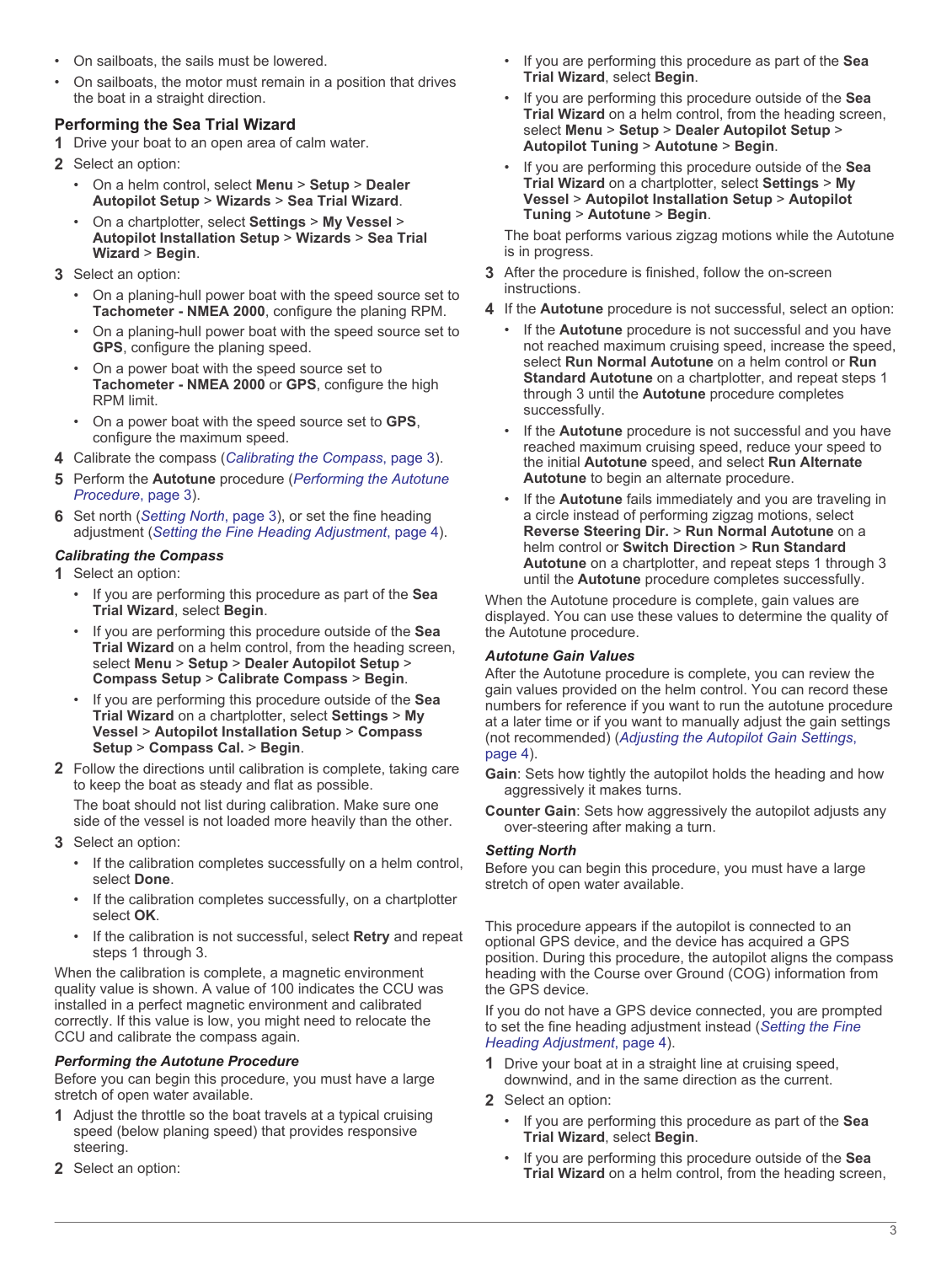<span id="page-3-0"></span>select **Menu** > **Setup** > **Dealer Autopilot Setup** > **Compass Setup** > **Set North** > **Begin**.

- If you are performing this procedure outside of the **Sea Trial Wizard** on a chartplotter, select **Settings** > **My Vessel** > **Autopilot Installation Setup** > **Compass Setup** > **Set North** > **Begin**.
- **3** Continue to drive the boat in a straight line at cruising speed, downwind, in the same direction as the current, and follow the on-screen instructions.
- **4** Select an option:
	- If the calibration completes successfully, select **Done**.
	- If the calibration is not successful, repeat steps 1 through 3.

#### *Setting the Fine Heading Adjustment*

This procedure appears only if you do not have an optional GPS device connected to the autopilot. If the autopilot is connected to a GPS device that has acquired a GPS position, you are prompted to set north instead (*[Setting North](#page-2-0)*, page 3).

- **1** Select an option:
	- If you are performing this procedure as part of the **Sea Trial Wizard**, proceed to step 3.
	- If you are performing this calibration outside of the **Sea Trial Wizard** on a helm control, from the heading screen, select **Menu** > **Setup** > **Dealer Autopilot Setup** > **Compass Setup** > **Fine Heading Adjustment**.
	- If you are performing this calibration outside of the **Sea Trial Wizard** on a chartplotter, select **Settings** > **My Vessel** > **Autopilot Installation Setup** > **Compass Setup** > **Fine Heading Adjustment** > **Begin**.
- **2** Adjust the fine heading setting until it shows the correct heading as determined by a trusted heading indicator, such as the ship compass or a handheld compass.
- **3** Select **Back**.

## *Testing and Adjusting the Configuration*

#### *NOTICE*

Test the autopilot at a slow speed. After the autopilot has been tested and adjusted at a slow speed, test it at a higher speed to simulate normal operating conditions.

**1** Drive the boat in one direction with the autopilot engaged (heading hold).

The boat may oscillate slightly, but it should not oscillate significantly.

**2** Turn the boat in one direction using the autopilot and observe the behavior.

The boat should turn smoothly, not too quickly or too slowly. When you turn the boat using the autopilot, the boat should approach and settle on the desired heading with minimal overshoot and oscillation.

- **3** Select an option:
	- If the boat turns too quickly or too sluggishly, adjust the autopilot acceleration limiter (*Adjusting the Acceleration Limiter Settings*, page 4).
	- If the heading hold oscillates significantly or the boat does not correct when turning, adjust the autopilot gain (*Adjusting the Autopilot Gain Settings*, page 4).
	- If the boat turns smoothly, the heading hold oscillates only slightly or not at all, the boat adjusts the heading correctly, the configuration is correct. No further adjustments are necessary.

## *Adjusting the Acceleration Limiter Settings*

**1** On a helm control, enable Dealer Mode (*[Enabling Dealer](#page-4-0)  [Configuration on the Helm Control](#page-4-0)*, page 5).

- **2** Select an option:
	- On a helm control, from the heading screen, select **Menu** > **Setup** > **Dealer Autopilot Setup** > **Autopilot Tuning** > **Acceleration Limiter**.
	- On a chartplotter, select **Settings** > **My Vessel** > **Autopilot Installation Setup** > **Autopilot Tuning** > **Accel. Limiter**.
- **3** Select an option:
	- Increase the setting if the autopilot turns too quickly.
	- Decrease the setting if the autopilot turns too slowly. When you manually adjust the acceleration limiter, make

relatively small adjustments. Test the change before making additional adjustments.

- **4** Test the autopilot configuration.
- **5** Repeat steps 2 through 4 until the autopilot performance is satisfactory.

## *Adjusting the Autopilot Gain Settings*

The autopilot gain settings are set during the Autotune procedure. Adjusting these values is not recommended, and you should record the values set by the Autotune procedure before making any changes.

- **1** On a helm control, enable Dealer Mode (*[Enabling Dealer](#page-4-0) [Configuration on the Helm Control](#page-4-0)*, page 5).
- **2** Select an option:
	- On a helm control, from the heading screen, select **Menu** > **Setup** > **Dealer Autopilot Setup** > **Autopilot Tuning** > **Rudder Gains**.
	- On a chartplotter, select **Settings** > **My Vessel** > **Autopilot Installation Setup** > **Autopilot Tuning** > **Rudder Gains**.
- **3** Select an option based on the type of boat:
	- If you have a sailboat, a displacement-hull powerboat, or a powerboat with the speed source set to **None**, select **Gain** and adjust how tightly the rudder holds the heading and makes turns.

If you set this value too high, the autopilot may be overactive and attempt to constantly adjust the heading at the slightest deviation. An overactive autopilot can drain the battery at a faster-than-normal rate.

• If you have a sailboat, a displacement-hull powerboat, or a powerboat with the speed source set to **None**, select **Counter Gain** and adjust how tightly the rudder corrects the turn overshoot.

If you set this value too low, the autopilot can overshoot the turn again when it attempts to counter the original turn.

If you have a planing-hull powerboat with the speed source set to **Tachometer - NMEA 2000**, **Tachometer**, or **GPS**, select **Low Speed** or **High Speed** and adjust how tightly the rudder holds the heading and makes turns at low speed or high speed.

If you set this value too high, the autopilot may be overactive and attempt to constantly adjust the heading at the slightest deviation. An overactive autopilot can drain the battery at a faster-than-normal rate.

If you have a planing-hull powerboat with the speed source set to **Tachometer - NMEA 2000**, **Tachometer**, or **GPS**, select **Low Speed Counter** or **High Speed Counter** to adjust how tightly the rudder corrects the turn overshoot.

If you set this value too low, the autopilot can overshoot the turn again when it attempts to counter the original turn.

**4** Test the autopilot configuration, and repeat step 2 and 3 until the autopilot performance is satisfactory.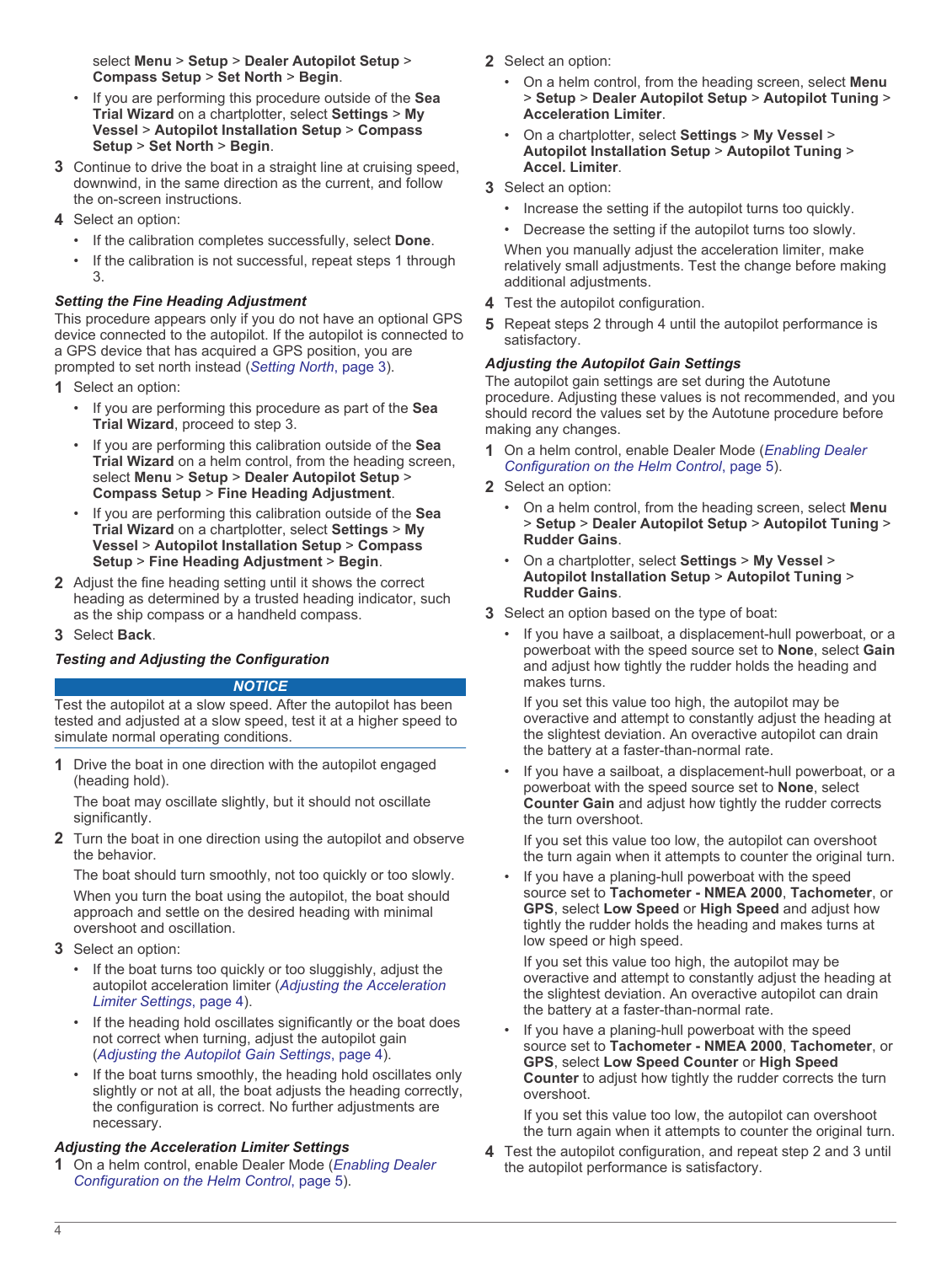# <span id="page-4-0"></span>**Advanced Configuration Settings**

You can calibrate the compass, run the autotune procedure, and set north on the autopilot without running the wizards. You can also manually define each setting individually, in order to make slight adjustments, without running the full configuration or calibration processes.

# **Enabling Dealer Configuration on the Helm Control**

Advanced configuration options are not available on the helm control under normal conditions. To use the advanced configuration settings of the autopilot, you must enable Dealer Mode.

Enabling Dealer Mode to use the configuration options is not necessary on a chartplotter.

- **1** On a helm control, from the heading screen, select **Menu** > **Setup** > **System** > **System Information**.
- **2** Hold the center key for 5 seconds. Dealer Mode appears.
- **3** Select **Back** > **Back**.

If the option for Dealer Autopilot Setup is available on the Setup screen, the procedure was successful.

#### **Manually Running the Automated Configuration Processes**

- **1** On a helm control, enable Dealer Mode (*Enabling Dealer Configuration on the Helm Control*, page 5).
- **2** Select an option:
	- On a helm control, from the heading screen, select **Menu** > **Setup** > **Dealer Autopilot Setup**.
	- On a chartplotter, select **Settings** > **My Vessel** > **Autopilot Installation Setup** > **Autopilot Tuning**.
- **3** Select an automated process:
	- To start the compass calibration procedures, select **Compass Setup** > **Compass Cal.** (*[Calibrating the](#page-2-0) [Compass](#page-2-0)*, page 3).
	- To start the automatic autopilot tuning procedures, select **Autopilot Tuning** > **Autotune** (*[Performing the Autotune](#page-2-0) [Procedure](#page-2-0)*, page 3).
	- To start the procedures to define north, select **Compass Setup** > **Set North** (*[Setting North](#page-2-0)*, page 3).
- **4** Follow the on-screen instructions.

## **Manually Defining Individual Configuration Settings**

Configuring certain configuration settings may require you to modify other settings. Review the detailed configuration settings section prior to modifying any settings*[Detailed Configuration](#page-5-0)  [Settings](#page-5-0)*, page 6.

- **1** On a helm control, enable Dealer Mode (*Enabling Dealer Configuration on the Helm Control*, page 5).
- **2** Select an option:
	- On a helm control, from the heading screen, select **Menu** > **Setup** > **Dealer Autopilot Setup**.
	- On a chartplotter, select **Settings** > **My Vessel** > **Autopilot Installation Setup**.
- **3** Select a setting category.
- **4** Select a setting to configure. Descriptions of each setting are available in this manual (*[Detailed Configuration Settings](#page-5-0)*, page 6).
- **5** Configure the value of the setting.

# **Manually Adjusting the Settings for an Existing Unit**

#### *NOTICE*

Providing an incorrect Drive Unit Voltage, Clutch Voltage, or Drive Unit Max. Current value for your existing drive unit can damage your drive unit.

- **1** On a helm control, enable dealer configuration (*Enabling Dealer Configuration on the Helm Control*, page 5).
- **2** Select an option:
	- On a helm control, from the heading screen, select **Menu** > **Setup** > **Dealer Autopilot Setup** > **Steering System Setup** > **Drive Unit Class**.
	- On a chartplotter, select **Settings** > **My Vessel** > **Autopilot Installation Setup** > **Steering System Setup** > **Drive Class**.
- **3** Select **Other** or **Solenoid**, according to the setting chosen in the **Dockside Wizard**.
- **4** Select an option:
	- Select **Generic Tune** to re-run the tuning procedure you completed during the **Dockside Wizard** (*[Tuning an](#page-1-0) [Existing Drive Unit](#page-1-0)*, page 2).
	- Select **Drive Unit Voltage** to adjust the drive-unit voltage according to the specifications provided by your drive-unit manufacturer.
	- Select **Clutch Voltage** to adjust the clutch voltage according to the specifications provided by your drive-unit manufacturer.
	- Select **Drive Unit Max. Current** to set the drive-unit-rated current value according to the specifications provided by your drive-unit manufacturer.
	- Select **Restore Defaults** to reset the existing-drive-unit settings to the default values.

After you reset the drive-unit settings to the default values. you must perform the **Generic Tune** procedure (*[Tuning](#page-1-0) [an Existing Drive Unit](#page-1-0)*, page 2).

If you adjust any of these values or run any of these tuning procedures, you must perform the autotune procedure again.

## **Multiple Sources of Sensor Information**

There may be multiple sources of sensor information available to the autopilot system. If so, you can select a preferred data source.

For example, because GPS speed from an external antenna is more reliable and accurate than that from an integrated GPS receiver inside a chartplotter, you should select the external GPS antenna as the preferred source of GPS data. Also, because it can be difficult to find an ideal mounting location for the autopilot CCU, you can optionally select an external NMEA 2000 GPS compass or other heading sensor as the preferred source of heading data.

**NOTE:** Heading sensor selection will be available after a 2018 software update.

## *Selecting a Preferred Source of Sensor Information*

**1** Select an option:

- On a helm control, from the heading screen, select **Menu** > **Setup** > **Preferred Sources**.
- On a chartplotter, select **Settings** > **Communications** > **Preferred Sources**.

**NOTE:** Some items in the Preferred Sources menu are shown only when multiple sensors providing the same data are available to the system.

- **2** Select a data category.
- **3** Select a source.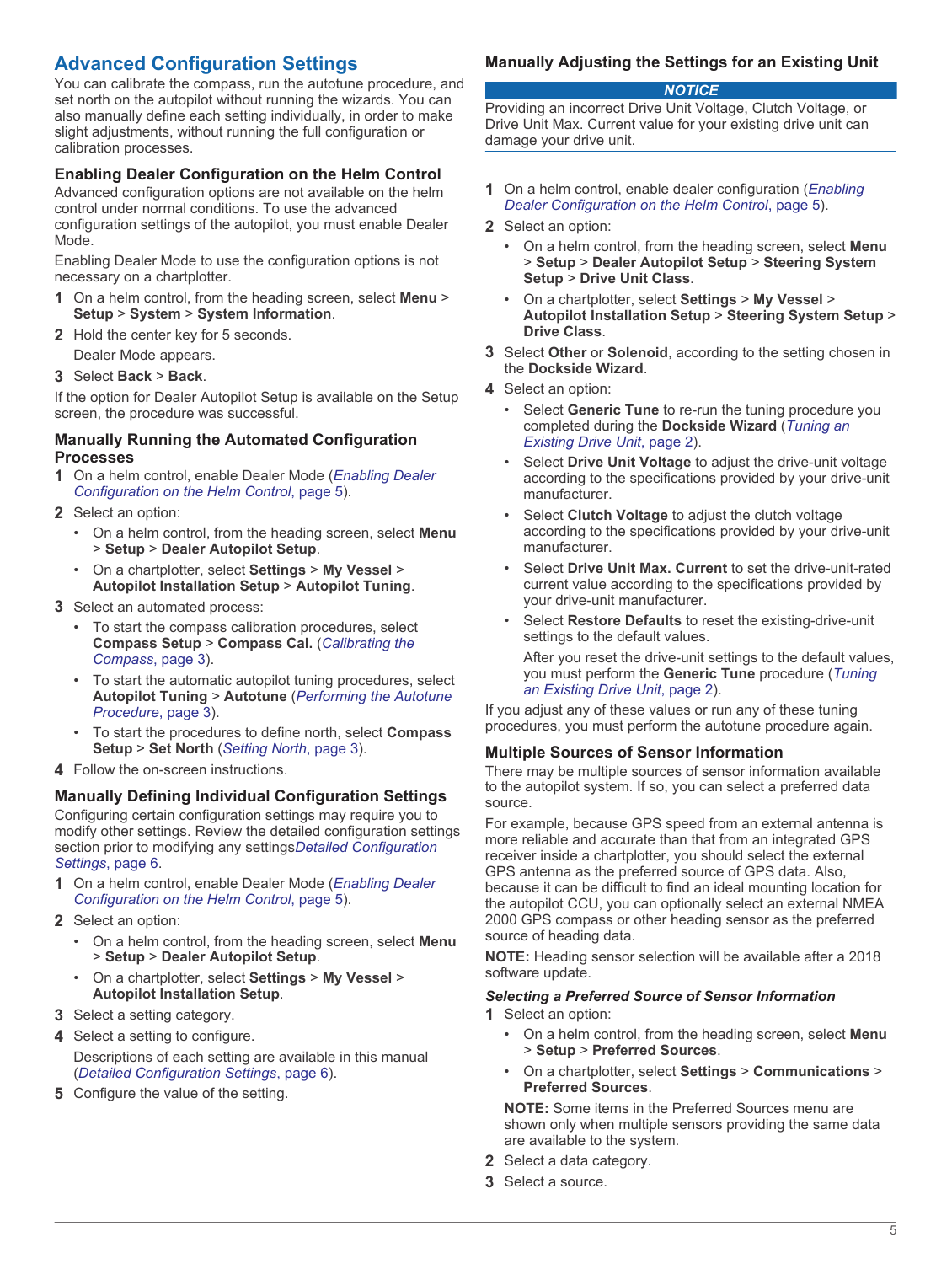# <span id="page-5-0"></span>**Detailed Configuration Settings**

Although all of the configuration is typically completed automatically through wizards, you can manually adjust any setting to fine-tune the autopilot.

**NOTE:** Depending upon the configuration of the autopilot, certain settings may not appear.

**NOTE:** On a powerboat, each time you change the Speed Source setting, you must review the Low RPM Limit, High RPM Limit, Planing RPM, Planing Speed, or Max. Speed settings, where applicable, and you must perform the autotune procedure again (*[Performing the Autotune Procedure](#page-2-0)*, page 3).

## **Autopilot Tuning Settings**

On a helm control, select **Menu** > **Setup** > **Dealer Autopilot Setup** > **Autopilot Tuning**.

On a chartplotter, select **Settings** > **My Vessel** > **Autopilot Installation Setup** > **Autopilot Tuning**.

**Acceleration Limiter**: Allows you to limit the speed of autopilotcontrolled turns. You can increase the percentage to limit the turn rate, and decrease the percentage to allow a higher turn rate.

# **Speed Source Settings**

On a helm control, select **Menu** > **Setup** > **Dealer Autopilot Setup** > **Speed Source Setup**.

On a chartplotter, select **Settings** > **My Vessel** > **Autopilot Installation Setup** > **Speed Source Setup**.

**Speed Source**: Allows you to select the speed source.

- **Verify Tachometer**: Allows you to compare the RPM readings on the helm control or chartplotter with the tachometers on the dashboard of your boat.
- **Planing RPM**: Allows you to adjust the RPM reading on the helm control or chartplotter at the point when your boat transitions from displacement to planing speed. If the value does not match the value on the helm control or chartplotter, you can adjust the value.
- **Low RPM Limit**: Allows you to adjust the lowest RPM point of your boat. If the value does not match the value on the helm control or chartplotter, you can adjust the value.
- **High RPM Limit**: Allows you to adjust the highest RPM point of your boat. If the value does not match the value on the helm control or chartplotter, you can adjust the value.
- **Planing Speed**: Allows you to adjust the planing speed of your boat. If the value does not match the value on the helm control or chartplotter, you can adjust the value.
- **Max. Speed**: Allows you to adjust the maximum speed of your boat. If the value does not match the value on the helm control or chartplotter, you can adjust the value.

## **Rudder Gain Settings**

**NOTE:** If you set these values too high or too low, the autopilot may become overactive, attempting to constantly adjust the heading at the slightest deviation. An overactive autopilot can cause excess wear on the pump and drain the battery at a faster-than-normal rate.

#### On a helm control, select **Menu** > **Setup** > **Dealer Autopilot Setup** > **Rudder Gains**.

On a chartplotter, select **Settings** > **My Vessel** > **Autopilot Installation Setup** > **Rudder Gains**.

**NOTE:** These settings apply only to displacement-hull powerboats, powerboats with the speed source set to None, sailboats, and sailing catamarans.

- **Gain**: Allows you to adjust how tightly the rudder holds a heading and makes turns.
- **Counter Gain**: Allows you to adjust how tightly the rudder corrects turn overshoot. If you set this value too low, the

autopilot can overshoot a turn when attempting to counter the original turn.

**NOTE:** These settings apply only to planing-hull powerboats with the speed source set to Tachometer - NMEA 2000, Tachometer, or GPS.

- **Low Speed**: Allows you to set the rudder gain for low speeds. This setting applies when the vessel operates below planing speed.
- **Low Speed Counter**: Allows you to set the rudder gain countercorrection for low speeds. This setting applies when the vessel operates below planing speed.
- **High Speed**: Allows you to set the rudder gain for high speeds. This setting applies when the vessel operates above planing speed.
- **High Speed Counter**: Allows you to set the rudder gain countercorrection for high speeds. This setting applies when the vessel operates above planing speed.

## **Steering System Settings**

On a helm control, select **Menu** > **Setup** > **Dealer Autopilot Setup** > **Steering System Setup**.

On a chartplotter, select**Settings** > **My Vessel** > **Autopilot Installation Setup** > **Steering System Setup**.

**Verify Steering Dir. or Steering Dir.**: Sets the direction the rudder must move to turn the vessel to port and to starboard. You can test and reverse the steering direction if necessary.

Tightens or loosens the steering. The higher you set the linkage compensation value, the more the autopilot will compensate for loose steering.

- **Lock-to-Lock Turns or Lock to Lock**: Sets the number of turns it takes to turn the steering wheel from one stop to the other.
- **Helm Displacement or Helm Displace.**: Sets the helm displacement value for the hydraulic steering system. The value is typically written on the helm, near the hydraulic connectors.

## **Rudder Sensor Settings**

**NOTE:** Rudder sensor settings apply only when a rudder sensor is connected to the autopilot system.

To open the rudder sensor settings, select an option:

- On a helm control, from the heading screen, select **Menu** > **Setup** > **Dealer Autopilot Setup** > **Steering System Setup** > **Rudder Sensor Setup**.
- On a chartplotter, select **Settings** > **My Vessel** > **Autopilot Installation Setup** > **Steering System Setup** > **Rudder Sensor Setup**.
- **Calibrate Rudder Sensor or Calib. Rudder**: Initiates a procedure that establishes the maximum range of movement of the rudder and calibrates the rudder-position sensor. If an error appears during the calibration, the rudder-position sensor has likely reached its limit. The sensor might not be correctly installed. If the problem persists, you can bypass this error by moving the rudder to the farthest position that does not report an error.
- **Calibrate Rudder Center or Calib. Center**: Initiates a procedure that establishes the center position of the rudder. You can use this calibration if the on-screen rudder position indicator does not match the true rudder center on your boat.
- **Max. Port Angle**: Allows you to enter the angle at which your rudder turns furthest port.
- **Max. Starboard Angle or Max. Stbd. Ang.**: Allows you to enter the angle at which your rudder turns furthest starboard.

© 2017 Garmin Ltd. or its subsidiaries

Garmin® and the Garmin logo are trademarks of Garmin Ltd. or its subsidiaries, registered in the USA and other countries. Reactor™ and Shadow Drive™ are trademarks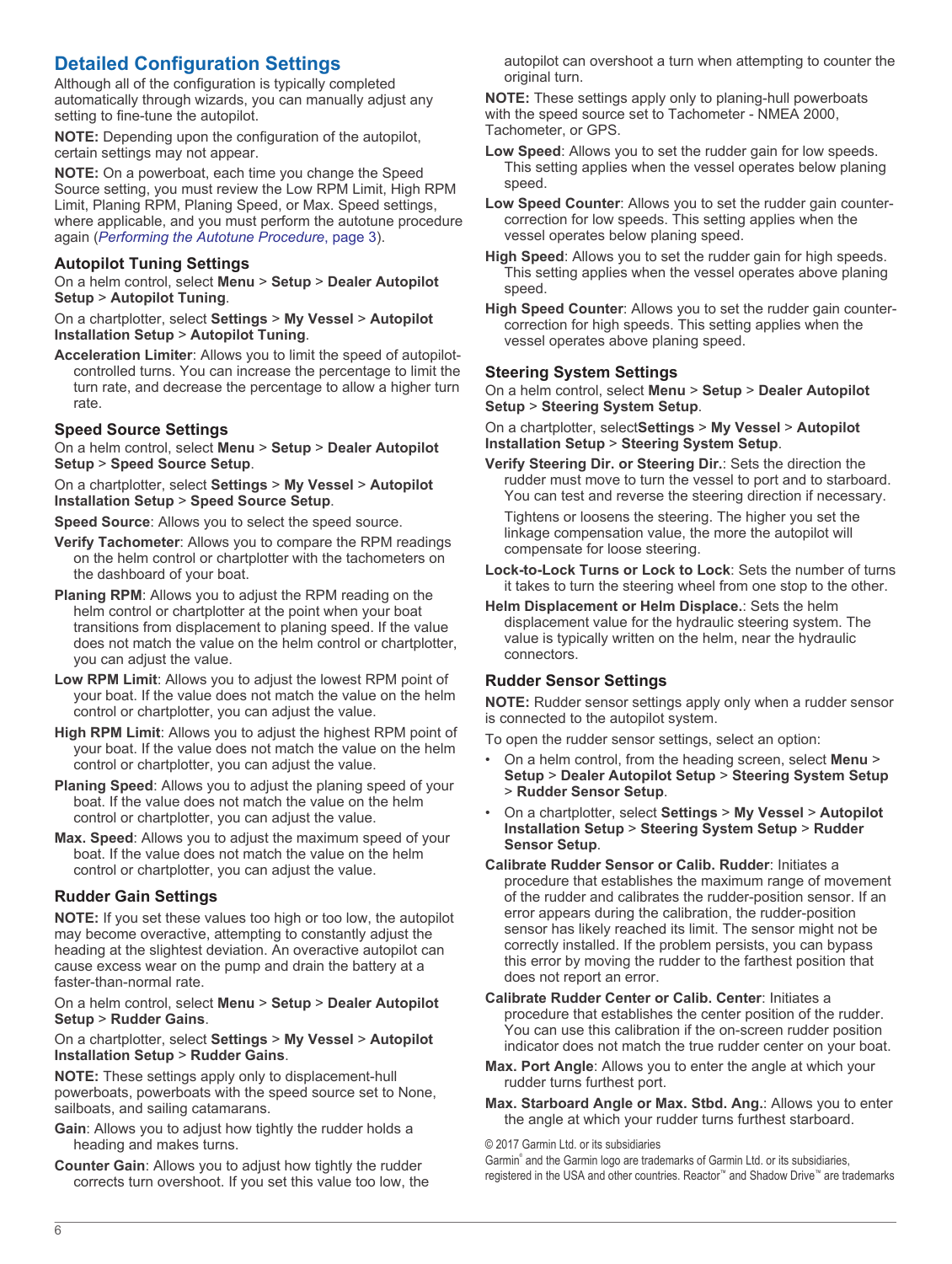of Garmin Ltd. or its subsidiaries. These trademarks may not be used without the express permission of Garmin.

NMEA®, NMEA 2000®, and the NMEA 2000 logo are trademarks of the National Marine Electronics Association.